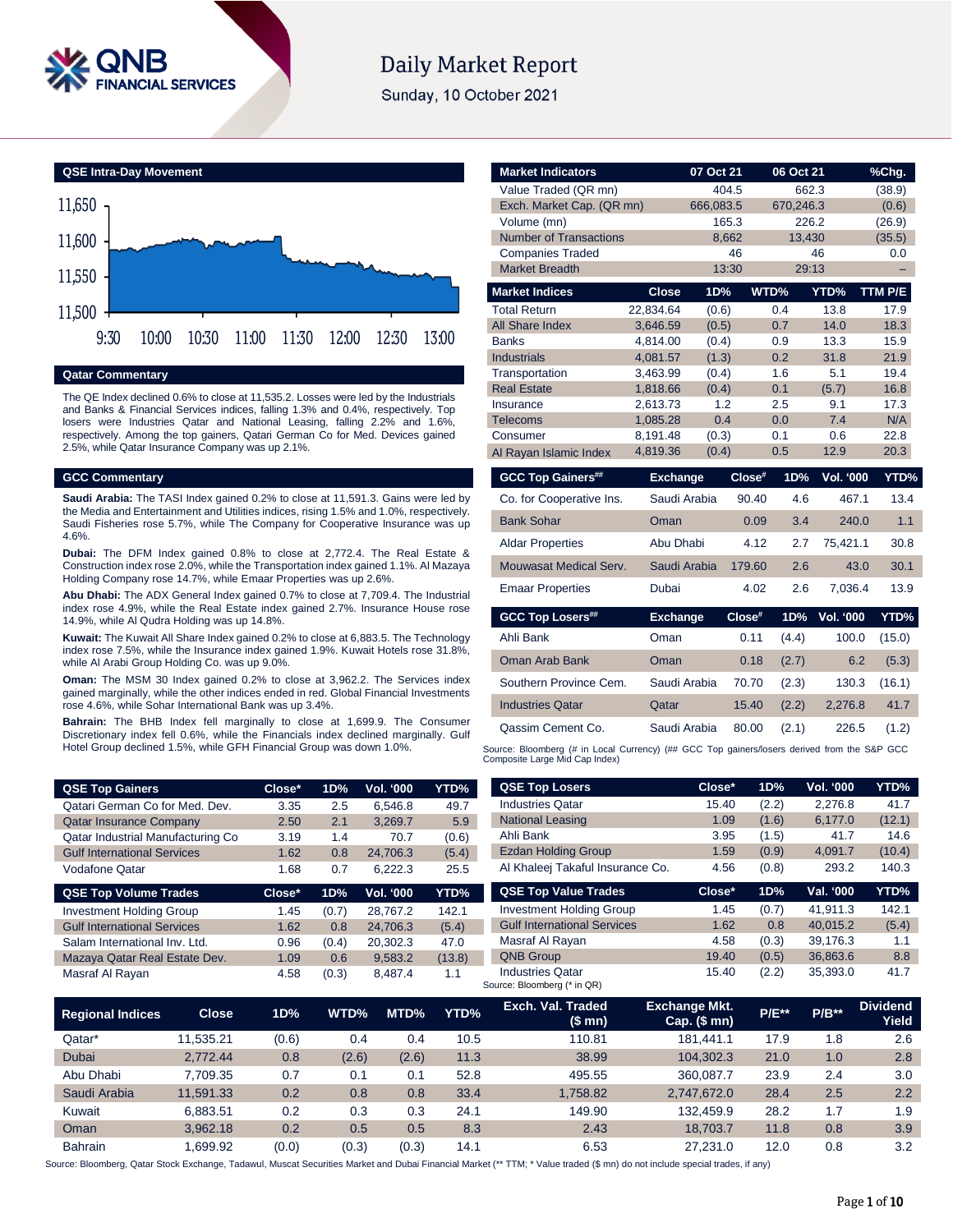### **Qatar Market Commentary**

- The QE Index declined 0.6% to close at 11,535.2. The Industrials and Banks & Financial Services indices led the losses. The index fell on the back of selling pressure from Qatari and GCC shareholders despite buying support from Arab and foreign shareholders.
- Industries Qatar and National Leasing were the top losers, falling 2.2% and 1.6%, respectively. Among the top gainers, Qatari German Co. for Med. Devices gained 2.5%, while Qatar Insurance Company was up 2.1%.
- Volume of shares traded on Thursday fell by 26.9% to 165.3mn from 226.2mn on Wednesday. Further, as compared to the 30-day moving average of 174.7mn, volume for the day was 5.4% lower. Investment Holding Group and Gulf International Services were the most active stocks, contributing 17.4% and 14.9% to the total volume, respectively.

| <b>Overall Activity</b>       | Buy %*   | Sell %* | Net (QR)         |
|-------------------------------|----------|---------|------------------|
| Qatari Individuals            | 46.72%   | 50.36%  | (14, 714, 430.9) |
| <b>Qatari Institutions</b>    | 16.57%   | 24.81%  | (33,323,470.0)   |
| Qatari                        | 63.29%   | 75.17%  | (48,037,900.9)   |
| <b>GCC Individuals</b>        | 0.89%    | 0.63%   | 1,057,919.2      |
| <b>GCC</b> Institutions       | 1.52%    | 2.46%   | (3,824,800.1)    |
| <b>GCC</b>                    | 2.41%    | 3.10%   | (2,766,880.9)    |
| Arab Individuals              | 10.30%   | 8.89%   | 5,729,049.9      |
| <b>Arab Institutions</b>      | $0.00\%$ | 0.17%   | (689, 953.2)     |
| Arab                          | 10.30%   | 9.06%   | 5,039,096.7      |
| <b>Foreigners Individuals</b> | 2.96%    | 2.46%   | 2,008,556.0      |
| Foreigners Institutions       | 21.04%   | 10.22%  | 43,757,129.1     |
| <b>Foreigners</b>             | 24.00%   | 12.68%  | 45,765,685.1     |

Source: Qatar Stock Exchange (\*as a % of traded value)

# **Global Economic Data and Earnings Calendar**

#### **Global Economic Data**

| <b>Date</b> | <b>Market</b> | <b>Source</b>                            | <b>Indicator</b>                      | <b>Period</b> | <b>Actual</b>     | <b>Consensus</b>  | <b>Previous</b> |
|-------------|---------------|------------------------------------------|---------------------------------------|---------------|-------------------|-------------------|-----------------|
| $07-10$     | US            | Challenger, Gray and Christmas           | Challenger Job Cuts YoY               | Sep           | $-84.90%$         |                   | $-86.40%$       |
| $07-10$     | <b>US</b>     | Department of Labor                      | <b>Initial Jobless Claims</b>         | 02-Oct        | 326k              | 348k              | 364k            |
| $07 - 10$   | <b>US</b>     | Department of Labor                      | <b>Continuing Claims</b>              | 25-Sep        | 2714k             | 2766k             | 2811k           |
| $08-10$     | <b>US</b>     | <b>Bureau of Labor Statistics</b>        | <b>Unemployment Rate</b>              | <b>Sep</b>    | 4.80%             | 5.10%             | 5.20%           |
| $08 - 10$   | <b>US</b>     | <b>Bureau of Labor Statistics</b>        | <b>Labor Force Participation Rate</b> | Sep           | 61.60%            | 61.80%            | 61.70%          |
| $08-10$     | <b>US</b>     | <b>Bureau of Labor Statistics</b>        | <b>Underemployment Rate</b>           | <b>Sep</b>    | 8.50%             |                   | 8.80%           |
| $07-10$     | Germany       | Deutsche Bundesbank                      | Industrial Production SA MoM          | Aug           | $-4.00%$          | $-0.50%$          | 1.30%           |
| $07-10$     | Germany       | Bundesministerium fur Wirtscha           | <b>Industrial Production WDA YoY</b>  | Aug           | 1.70%             | 5.00%             | 6.00%           |
| 08-10       | Germany       | <b>German Federal Statistical Office</b> | <b>Trade Balance</b>                  | Aug           | 10.7 <sub>b</sub> | 15.0 <sub>b</sub> | 18.1b           |
| $08-10$     | Germany       | Deutsche Bundesbank                      | <b>Exports SA MoM</b>                 | Aug           | $-1.20%$          | 0.50%             | 0.50%           |
| $08-10$     | Germany       | Deutsche Bundesbank                      | Imports SA MoM                        | Aug           | 3.50%             | 1.80%             | $-3.80%$        |
| $08-10$     | Germany       | <b>German Federal Statistical Office</b> | <b>Current Account Balance</b>        | Aug           | 11.8b             | 17.6b             | 17.9b           |
| $07-10$     | France        | Ministry of the Economy, France          | <b>Trade Balance</b>                  | Aug           | $-6669m$          | $\qquad \qquad$   | $-7083m$        |
| $07-10$     | France        | <b>Banque De France</b>                  | <b>Current Account Balance</b>        | Aug           | $-1.3b$           |                   | $-3.4b$         |
| $07-10$     | Japan         | Economic and Social Research I           | Leading Index CI                      | Aug           | 101.8             | 102               | 104.1           |
| $07-10$     | Japan         | Economic and Social Research I           | Coincident Index                      | Aug           | 91.5              | 91.5              | 94.4            |
| $08-10$     | Japan         | Economic and Social Research I           | Household Spending YoY                | Aug           | $-3.00%$          | $-1.20%$          | 0.70%           |
| $08-10$     | China         | <b>Markit</b>                            | Caixin China PMI Composite            | Sep           | 51.4              |                   | 47.2            |
| $08-10$     | China         | Markit                                   | Caixin China PMI Services             | Sep           | 53.4              | 49.2              | 46.7            |

Source: Bloomberg (s.a. = seasonally adjusted; n.s.a. = non-seasonally adjusted; w.d.a. = working day adjusted)

#### **Earnings Calendar**

| <b>Tickers</b> | <b>Company Name</b>                                  | Date of reporting 3Q2021 results | No. of days remaining | <b>Status</b> |
|----------------|------------------------------------------------------|----------------------------------|-----------------------|---------------|
| <b>QNBK</b>    | QNB Group                                            | 10-Oct-21                        | 0                     | Due           |
| QNCD           | <b>Qatar National Cement Company</b>                 | 10-Oct-21                        | $\overline{0}$        | <b>Due</b>    |
| <b>VFQS</b>    | Vodafone Qatar                                       | 14-Oct-21                        | 4                     | Due           |
| <b>NLCS</b>    | Alijarah Holding                                     | 14-Oct-21                        | 4                     | <b>Due</b>    |
| QGMD           | <b>Qatari German Company for Medical Devices</b>     | 17-Oct-21                        |                       | Due           |
| QGTS           | <b>Qatar Gas Transport Company Limited (Nakilat)</b> | 17-Oct-21                        |                       | <b>Due</b>    |
| <b>QIBK</b>    | Qatar Islamic Bank                                   | 17-Oct-21                        |                       | Due           |
| QIGD           | <b>Qatari Investors Group</b>                        | 17-Oct-21                        | ⇁                     | <b>Due</b>    |
| <b>KCBK</b>    | Al Khalij Commercial Bank                            | 18-Oct-21                        | 8                     | Due           |
| <b>MCGS</b>    | <b>Medicare Group</b>                                | 19-Oct-21                        | 9                     | <b>Due</b>    |
| <b>ABQK</b>    | Ahli Bank                                            | 19-Oct-21                        | 9                     | Due           |
| <b>QFLS</b>    | <b>Qatar Fuel Company</b>                            | 20-Oct-21                        | 10                    | <b>Due</b>    |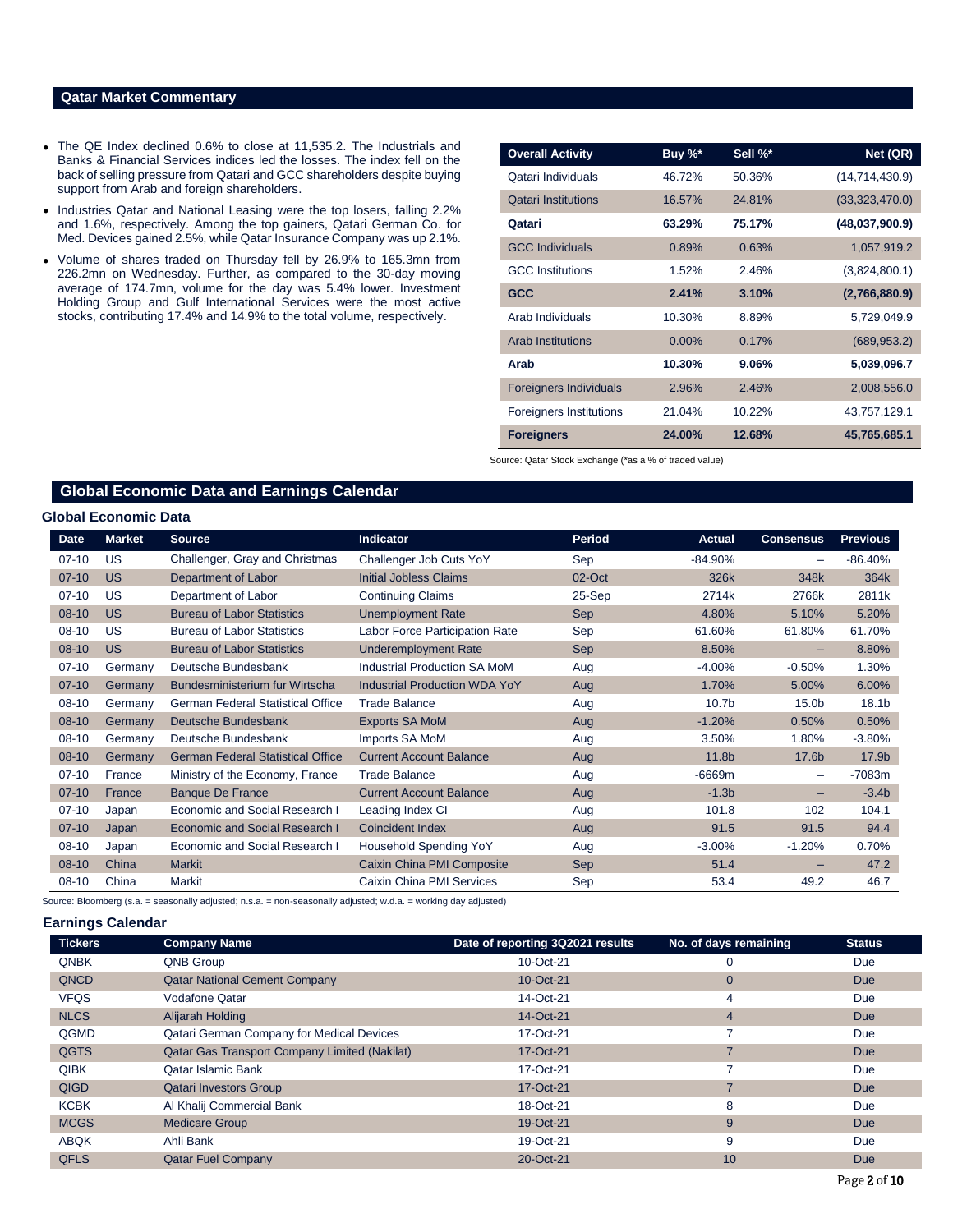| <b>Tickers</b> | <b>Company Name</b>                             | Date of reporting 3Q2021 results | No. of days remaining | Status     |
|----------------|-------------------------------------------------|----------------------------------|-----------------------|------------|
| <b>QLMI</b>    | <b>QLM Life &amp; Medical Insurance Company</b> | 24-Oct-21                        | 14                    | Due        |
| <b>MERS</b>    | Al Meera Consumer Goods Company                 | 24-Oct-21                        | 14                    | <b>Due</b> |
| <b>AKHI</b>    | Al Khaleej Takaful Insurance Company            | 25-Oct-21                        | 15                    | Due        |
| <b>MCCS</b>    | <b>Mannai Corporation</b>                       | 27-Oct-21                        | 17                    | <b>Due</b> |
| <b>QIMD</b>    | <b>Qatar Industrial Manufacturing Company</b>   | 27-Oct-21                        | 17                    | Due        |
| <b>DOHI</b>    | Doha Insurance Group                            | 27-Oct-21                        | 17                    | <b>Due</b> |
| <b>ZHCD</b>    | <b>Zad Holding Company</b>                      | 28-Oct-21                        | 18                    | Due        |

Source: QSE

# **News**

#### **Qatar**

- **QE INDEX ETF enters into a Liquidity Provision Agreement –** The QE Index ETF has entered into a liquidity provision agreement with QNB Financial Services (QNB FS) after obtaining Qatar Financial Markets Authority (QFMA) approval and in accordance with the approved liquidity provisioning scheme. QNB Financial Services will commence the liquidity provisioning for the QE Index ETF effective October 10, 2021. (QSE)
- **BRES' residential units in Mesaimeer and Al Sailiya see high occupancy rates –** Waseef, a leading company in the field of real estate, facilities and asset management, has said the number of enquiries for renting units in Barwa Real Estate Group's (BRES) housing projects in Mesaimeer and Al Sailiya has been on the rise. Accordingly, the occupancy rate in residential units has reached 90% in Al Sailiya Residences (Masaken Al Sailiya) and about 99% in Mesaimeer (Masaken Mesaimeer). For commercial units, the occupancy rate is 27% in Al Sailiya and over 85% in Mesaimeer. Each site includes 992 housing units with two rooms and hall as well as three rooms and hall, along with 11 shops of various sizes. Waseef is responsible for managing and renting facilities and housing units in these projects developed by Barwa Real Estate Group for the low-income category, enjoying a unique position in the group's investments. (Gulf-Times.com)
- **Hamad Port becomes first 5G-enabled seaport in Middle East, powered by ORDS –** Ooredoo (ORDS) has announced the completion of its 5G rollout for Phase 1 of deployment at Hamad Port Container Terminal 2, a project that commenced in June 2020 in partnership with the terminal's operator, QTerminals. This milestone means that Hamad Port is the first 5G-enabled seaport in Middle East, powered by Ooredoo. The implementation of Ooredoo's groundbreaking 5G network at Container Terminal 2 covers an area of more than 571,000 square meters, and the two partners are now rolling out actual 5G use cases that leverage the phenomenal capabilities of 5G to increase the benefits the terminal offers its customers, according to a press statement. Key operations at Container Terminal 2 will now benefit from ultra-fast speed, low latency and real-time data that can be used for remote crane and rubber-tired gantry operations, connected assets, remote inspection and maintenance, data center connectivity and more, the statement explains. The completion of Phase 1 rollout was celebrated recently with a cake-cutting ceremony, attended by Chief Commercial Officer at Ooredoo, Sheikh Nasser bin Hamad bin Nasser Al-Thani and Group CEO at QTerminals, Neville Bissett. This latest rollout completion brings Ooredoo 5G coverage to some 90% of populated areas in Qatar, with tested mobile data speeds proven to reach up to 1.2Gbps with a 5G handset. The capabilities of Ooredoo's phenomenal 5G network have also been tested with other use cases, including a virtual fan experience and autonomous vehicles. (Gulf-Times.com)
- **QGMD to disclose its 3Q2021 financial results on October 17 –** Qatari German Co. for Medical Devices (QGMD) will disclose its financial statement for the period ending September 30, 2021 on October 17, 2021. (QSE)
- **MCGS to disclose its 3Q2021 financial results on October 19 –** Medicare Group (MCGS) will disclose its financial statement for the period ending September 30, 2021 on October 19, 2021. (QSE)
- **Mekdam Holding Group board of directors to meeting on October 21 –** Mekdam Holding Group has announced that its board of directors will be holding a meeting on October 21, 2021 to discuss the financial statements for the nine months ending on September 30, 2021. (QSE)
- **QETF to disclose its 3Q2021 financial results on October 27 –** QE Index ETF (QETF) will disclose its financial statement for the period ending September 30, 2021 on October 27, 2021. (QSE)
- **ZHCD to disclose its 3Q2021 financial results on October 28 –** Zad Holding Company (ZHCD) will disclose its financial statement for the period ending September 30, 2021 on October 28, 2021. (QSE)
- **QLMI to hold its investors relation conference call on November 01 –** QLM Life & Medical Insurance Company (QLMI) will hold the conference call with the Investors to discuss the financial results for 3Q2021 on November 01, 2021 at 01:00 pm , Doha Time. (QSE)
- **S&P: Qatar's large state footprint in economy helps domestic banks navigate stress –** Qatar's large state footprint in the economy helped local banks navigate (pandemic-induced) stress with a minimal impact, with further positive momentum expected from the 2022 World Cup, S&P Global Ratings has said in a report. S&P Global Ratings believes banks in the Gulf Cooperation Council (GCC) have demonstrated resilience to the Covid-19-related economic shock and last year's sharp decline in oil prices. Western and local central banks' unprecedented interventions, which took the form of liquidity injections and regulatory forbearance measures, helped cushion regional banks from wider uncertainty and masked the true hit to their asset quality indicators. However, a gradual recovery in private sector economic activity, supportive public sector demand for credit, and higher oil prices (S&P Global Ratings assumes an average of \$75 per barrel in 2021 and \$65/b in 2022) have also helped amortize the impact on banks. In turn, nonperforming loan (NPL) ratios increased only 20 basis points (bps) for the top GCC 45 banks between year-end 2020 and June 30 this year. "We expect the NPL ratio to rise in the next 12-24 months without exceeding 5%- 6%, compared with 3.8% at June 30, 2021, as forbearance measures are gradually withdrawn and the pandemic's impacts on weaker businesses are laid bare. "However, we also expect the GCC economies to expand at an unweighted average of 1.8%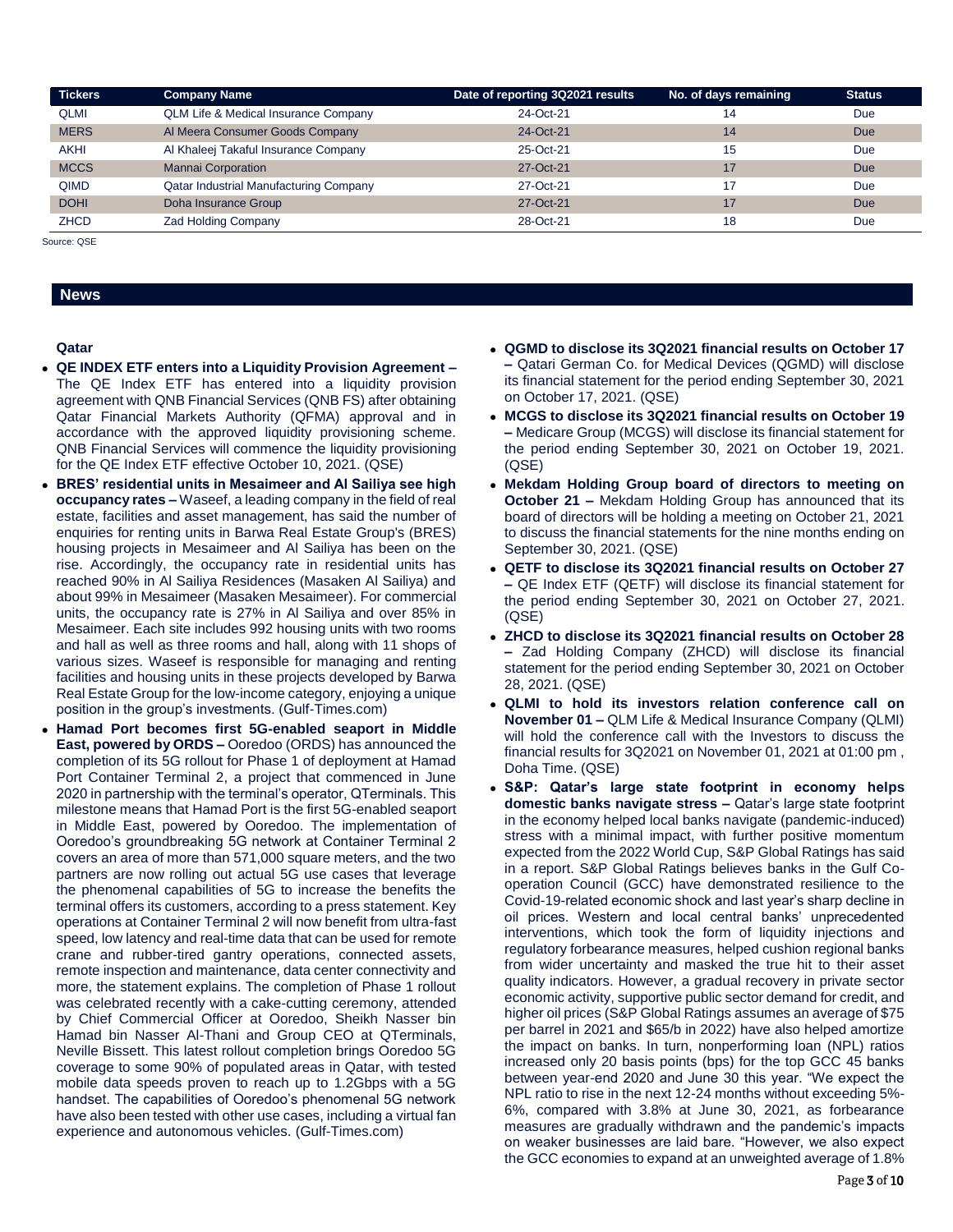in 2021 and 4% in 2022, in part facilitated by increased credit growth. These factors underpin our expectations for average regional cost of risk to decline in 2021 and start to normalize from 2022." After an improvement in first-half 2021, S&P expects GCC banks' profitability to stabilize in 2021-2022. Lower cost of risk and good efficiency – with an average cost to income of 38% in first-half of 2021 – will likely compensate for a lower but stable margin of 2.4% over the same period. Return on assets will therefore also stabilize at 1.0%-1.2%, below historical levels but higher than the 0.8% for the top 45 banks in the region last year. In S&P view, banks will continue to leverage fintech opportunities, move staff to cheaper locations, and cut physical branches to reduce costs. Today, 82% of S&P outlooks on GCC bank ratings are stable, mirroring banks' resilience to the Covid-19 shock and an improving macroeconomic forecast. Downside risks include a lower oil price than it expects, an escalation of geopolitical risks, and new pandemic concerns such as the emergence of more contagious or vaccine-resistant variants. (Gulf-Times.com)

- **Top LNG Exporter Qatar Warns Gas Prices Are at Unhealthy Levels –** Qatar, the world's biggest exporter of liquefied natural gas, warned that prices have climbed to "unhealthy" levels. "While natural gas prices are an outcome of basic market fundamentals including supply and demand, the current price levels observed in global markets are unhealthy for both producers and consumers," the Gulf nation's Energy Minister Saad Al-Kaabi said after a virtual discussion with Kadri Simson, the European Union's commissioner for energy. His comments come amid a crisis in gas markets, with prices in Europe and parts of Asia having surged in recent weeks. They eased on Wednesday following comments from Russia's President Vladimir Putin suggesting that Moscow could raise exports. Qatar is spending around \$30 billion to increase production, though that will take years. Kaabi said last month the country would struggle to boost output in the near term as it was pumping at maximum capacity. "They are queuing up for LNG," he said on Sept. 21. "We have huge demand from all our customers and unfortunately we can't cater for everyone." (Bloomberg)
- **Qatar lowers Land, Marine Crude pricing on-month for November –** Qatar Petroleum set the official selling price of Qatar Land crude at a premium of \$1.35 per barrel to Oman-Dubai benchmark for November sales, according to a price list seen by Bloomberg. OSP down from \$1.60 per barrel premium for October. Qatar Marine OSP set at \$1.30 per barrel premium for November vs +\$1.65 per barrel for October. (Bloomberg)
- **QFC-based corporate banks' exposure to local market remains largest segment in 2020 –** The Qatar Financial Centre (QFC)-domiciled corporate banks' exposure to the local market remained the largest segment at 54% of the total during 2020; indicating the significant contribution of the centre to the domestic economy. The local exposure during 2020 improved slightly from 53% the previous year, said the annual report of the QFC Regulatory Authority, which was released recently. The proportion of exposure to China reduced (14% in 2020 against 23% in 2019); while the exposure to the Russian federation and Kazakhstan increased in 2020 compared to 2019. The report said the exposure to the Gulf Cooperation Council-excluding Qatar remained constant, while that to the Middle East and North Africa (excluding GCC) reflected a marginal decline. The exposures to the US, the UK and Europe remained relatively small, it said. The QFC-domiciled corporate banks' net interest income improved YoY during 2020 with a "significant" increase in the second half of 2020. "This was primarily due to the increased net interest margins that resulted from reduced funding cost," the annual report said. The interest cost and interest yield both reflected a decreasing trend during 2020, even as the decline in funding costs was "slightly" higher, it said, adding "as a result, the net

interest margin widened during 2020". Although the overall profitability was high during 2020 against that during 2019, the report said this was weighed down by increase in credit losses as provisions were adjusted to reflect the effects of the Covid-19 pandemic and the resultant impact on asset quality. The QFCdomiciled corporate banks' gross exposure to financials and basic materials remained at 52% of the total gross exposure during 2020 compared to 56% during 2019. (Gulf-Times.com)

- **Qatar National Day 2021 to focus on local environment –** The upcoming celebrations of the Qatar National Day (QND) this year will focus on the local environment by encouraging the collaboration of the different segments of the society to participate in maintaining and enhancing the Qatari environment and its natural legacy, which are strongly linked to the national identity. (Gulf-Times.com)
- **241 new buildings completed in September permits for 348 more issued –** Activity in Qatar's key villa construction remained strong in September. Almost 72% of the permits issued in September for new residential buildings are for villa construction, suggesting a solid construction growth outlook in the residential building sector. According to the Planning and Statistics Authority (PSA), municipalities in Qatar issued 736 building permits in September. Nearly 47% (348) of them are for new buildings, including both residential and non-residential structures. Almost 49% (360) of them are for extensions or additions and the remaining 4% (28) for fencing purposes. Of the residential permits, those for "dwellings of housing loans permits" accounted for 21% (58) and apartments accounted for 6% (16). As many as 202 permits (72%) were issued for villa construction. The PSA report also shows pronounced activity in the construction of commercial buildings. Of the permits issued for building nonresidential structures in September, 61% (42) were for commercial buildings. It is followed by permits for state and industrial buildings such as workshops and factories with 22% (15). Other non-residential building permits accounted for 7% (five) of the total. (Qatar Tribune)
- **Qatar Chamber: Qatar welcomes European investments –** Qatar Chamber First Vice Chairman Mohamed bin Towar Al Kuwari recently held a meeting with Patrick Illing, the head of the Trade and Economic Affairs, EU Delegation to Saudi Arabia and the Gulf. The meeting, held at Qatar Chamber's Doha headquarters, reviewed cooperation relations between Qatar and EU states in the commercial and economic fields, and ways to enhance them, as well as the investment opportunities available on both sides. Kuwari said Qatar and EU states "enjoy fruitful economic and commercial co-operation," noting that there are many successful Qatari investments in different parts of Europe. He said Qatar welcomes European investments in various sectors, such as services, hospitality, industry, construction, and technology, among others. He stressed that there are many cooperation opportunities for Qatari and European firms in Qatar, citing Qatar's sophisticated infrastructure and pro-investment legislations. Illing said the "distinct relations" between EU countries and Qatar "constitute a catalyst for more co-operation" between companies from both sides. He noted that the Enterprise Europe Network (EEN) in the EU could help strengthen cooperation between Qatari and European companies, especially in the small and medium-sized enterprises (SMEs) sector. Both parties also discussed the possibility of organizing a seminar for companies from both parties to explore areas of cooperation and investment opportunities available in all sectors. (Qatar Tribune)
- **Qatari market now more open to digital solutions –** With growing awareness towards digital transformation in Qatar, local businesses which used to be apprehensive about adopting new technologies are now more open to digital solutions that help improve their operations, an official has said. Speaking to The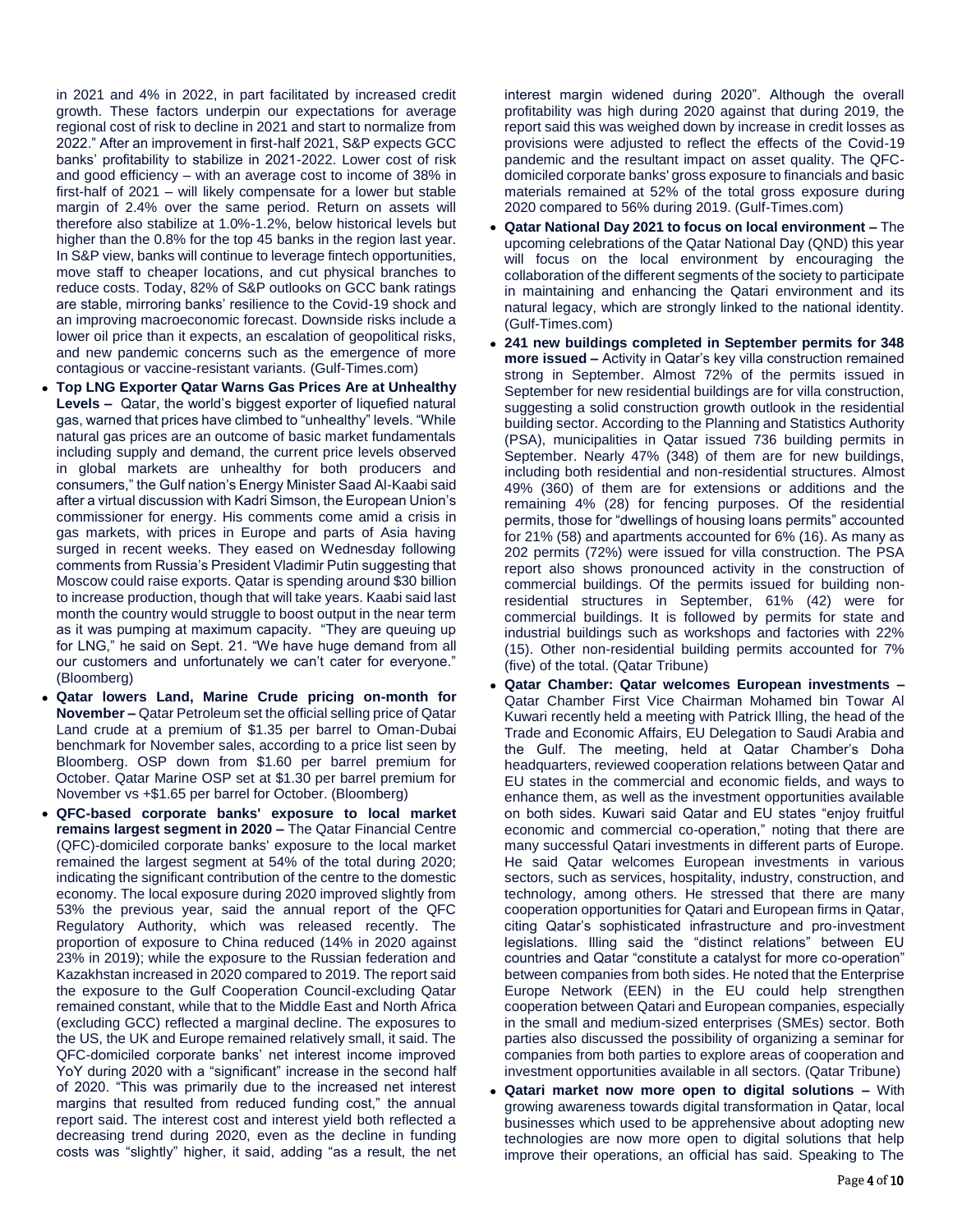Peninsula on the sidelines of the recently concluded Project Qatar 2021, Head of Large Segment Marketing at Vodafone Qatar, Zeina Abu Issa also said that the company currently sees demand for its technologies based on the Internet of Things (IoT) as well as big data. "Vodafone is always looking for ways to create and develop new services and solutions that are helping the country move towards digital operations and improving the efficiencies of their businesses. For us, the pandemic obviously pushed the whole market to have to adopt new technologies, which gave us more reasons to launch things really fast. We already had solutions before. But I think the mindset of the market in general was always hesitant. Now, we believe is the perfect time for anyone to adopt digital solutions," Abu Issa said. She added: "IoT is the trend right now, and at Vodafone we have been building our IoT platform for a few years already, whether locally or globally. For Qatar, we provide an end-to-end IoT solution like fleet management which we recently launched. And we also have an IoT platform which provides connectivity". (Peninsula Qatar)

- **Qatar's real estate buoyed by country's successful vaccine program, 2022 FIFA World Cup effect –** Qatar's successful Covid-19 vaccination program – the largest in the country's history with 78% of the population now fully inoculated – and the build-up to hosting of the 2022 FIFA World Cup are stimulating a resurgence of the nation's real estate market, according to leading market players. Qatari Diar, a global leader in sustainable real estate developments, said it is sensing an uptick in both local demand and transaction prices following an initial pandemicinduced market lull. (Gulf-Times.com)
- **The size of Qatar's international reserves is \$57.5bn –** The value of transactions of Qatari financial brokerage companies during the first nine months of this year amounted to about QR174bn (\$47.8bn), recording an increase from QR148.4bn (\$40.7bn) during the corresponding period of the year 2020. And recent data issued by the Qatar Stock Exchange stated that the value of brokerage companies' transactions amounted to QR17.4bn (\$4.78bn) last month, down from QR28.5bn (\$7.8bn) during the same month last year. The number of financial brokerage companies licensed with the Qatar Stock Exchange currently is 7, while the shares of 48 public joint stock companies are traded on the stock exchange, distributed over 7 sectors including banks, services and consumer goods, industry, insurance, energy, communications, and transportation. On a related level, the value of international reserves and foreign currency liquidity of the Qatar Central Bank, until the end of last month, amounted to about QR209.4bn, 57.5bn dollars. Official reserves consist of bonds, foreign treasury bills, cash balances with foreign banks, gold holdings, and special drawing rights deposits, with Qatar's share in the International Monetary Fund. According to data issued by the Qatar Central Bank yesterday, the official reserves rose by about QR35mn, to the level of 152.8bn, (\$ 42bn), while the total international reserves rose by about QR80mn, to reach about QR209.4bn (57.5bn). dollars), which rose by about QR5.5bn, or 2.68%, compared to a year ago at the end of September 2020, when it amounted to QR203.95bn. The data indicated an increase in the Qatar Central Bank's portfolio of foreign bonds and treasury bills until the end of last month by about QR9.9bn, or 10.2%, to QR106.67bn. (Bloomberg)
- **Qatar primed for export boost supported by robust maritime logistics ecosystem –** A new Covid Response Report (CRR), produced by Oxford Business Group (OBG) in partnership with the maritime and logistics company Milaha, explores the potential for the country's international trade volumes to recover this year as national efforts to diversify the economy gain momentum. The CRR provides in-depth analysis of the country's response to the pandemic in an easy-to navigate and accessible format, focusing

on key data and infographics relating to its socio-economic landscape. The report shines a spotlight on the North Field expansion project, which will strengthen Qatar's international competitiveness and cement its status as a global leader in the LNG export market. Other topical issues examined include the projected long-term decentralization and diversification of global supply chains, with manufacturers expected to rethink their strategies on the back of the disruptions caused by the Covid-19 pandemic. The CRR includes an in-depth interview with Abdulrahman Essa Al Mannai, President and CEO, Milaha, in which he outlines the company's future plans and explains how it adjusted its operational priorities and business strategies in response to the Covid-19 pandemic. "Milaha has plans to expand service offerings and enhance core sectors, namely offshore marine operations, supply chains and maritime services," he said. "The group's strategy is to centre its activities around core marine and logistics needs. To this end, Milaha added a fourth core business pillar to its operations: marine and technical services." Jana Treeck, OBG's Managing Editor for the Middle East, said that while Qatar, like the rest of the region, was hit hard by the pandemic and the sharp decline in hydrocarbon prices in 2020, its economic recovery is expected to gain pace this year. (Peninsula Qatar)

- **Jordan-Qatar trade exchange witnesses 'remarkable growth' –** The volume of trade exchange between Jordan and Qatar during in 2021 witnessed "remarkable growth", compared with the same period of last year, the Jordan News Agency, Petra, reported. According to Qatar Chamber of Commerce and Industry's (QCCI) figures, cited by Petra on Thursday, Jordan-Qatar trade during the January-September period of 2021 jumped to QR800mn (\$219.7mn), returning to pre-COVID-19 levels. In 2019, the trade balance declined from QR802mn (\$220mn), to some QR660mn (\$182mn) in 2020. (Bloomberg)
- **Grace period for correcting expats' legal status begins today –** The grace period for rectifying the legal status of expatriates begins Sunday, following an announcement by the Ministry of Interior in this regard recently. Expatriates who have violated residency, work visa or family visit rules can benefit from this grace period, which ends on December 31, to correct their legal status. All violating expatriates or employers/hosts can approach the Search and Follow-up Department or any of these service centers – Umm Salal, Umm Sunaim (formerly Industrial Area), Mesaimeer, Al Wakra and Al Rayyan – to submit a request for reconciliation regarding violations of the Law No. 21 of 2015 Regulating the Entry and Exit of Expatriates and their Residence to consider exemption from the reconciliation amount or its reduction in line with the provisions of the law. (Gulf-Times.com)
- **Qatar's agricultural output doubles in five years –** The agricultural produce of Qatar has nearly doubled in past five years, rising from 53,000 tons in 2016 to 104,000 tons in 2020. The self-sufficiency of the country in agricultural produce jumped from 19% in 2016 to 38% in 2020, surpassing by four% the target set by Strategic Food Security Projects 2019-23. The strategy run by the Ministry of Municipality and Environment (MME) aimed to increase country's self-sufficiency rate in vegetable produce to 34% by 2020 and to 70% by 2023. (Peninsula Qatar)
- **Qatar Airways Holidays launches 'School's Out' holiday packages –** For the upcoming midterm school break, vaccinated citizens and residents of Qatar can enjoy more relaxed travel rules and plan a getaway with exclusive holiday packages from Qatar Airways Holidays, it has been announced. Under the new Ministry of Public Health (MoPH) regulations, fully vaccinated citizens and residents (including accompanying children under the age of 11) are exempted from a pre-departure PCR test and post-arrival quarantine requirements if coming from Green List countries, "making it the perfect time for families to plan their long-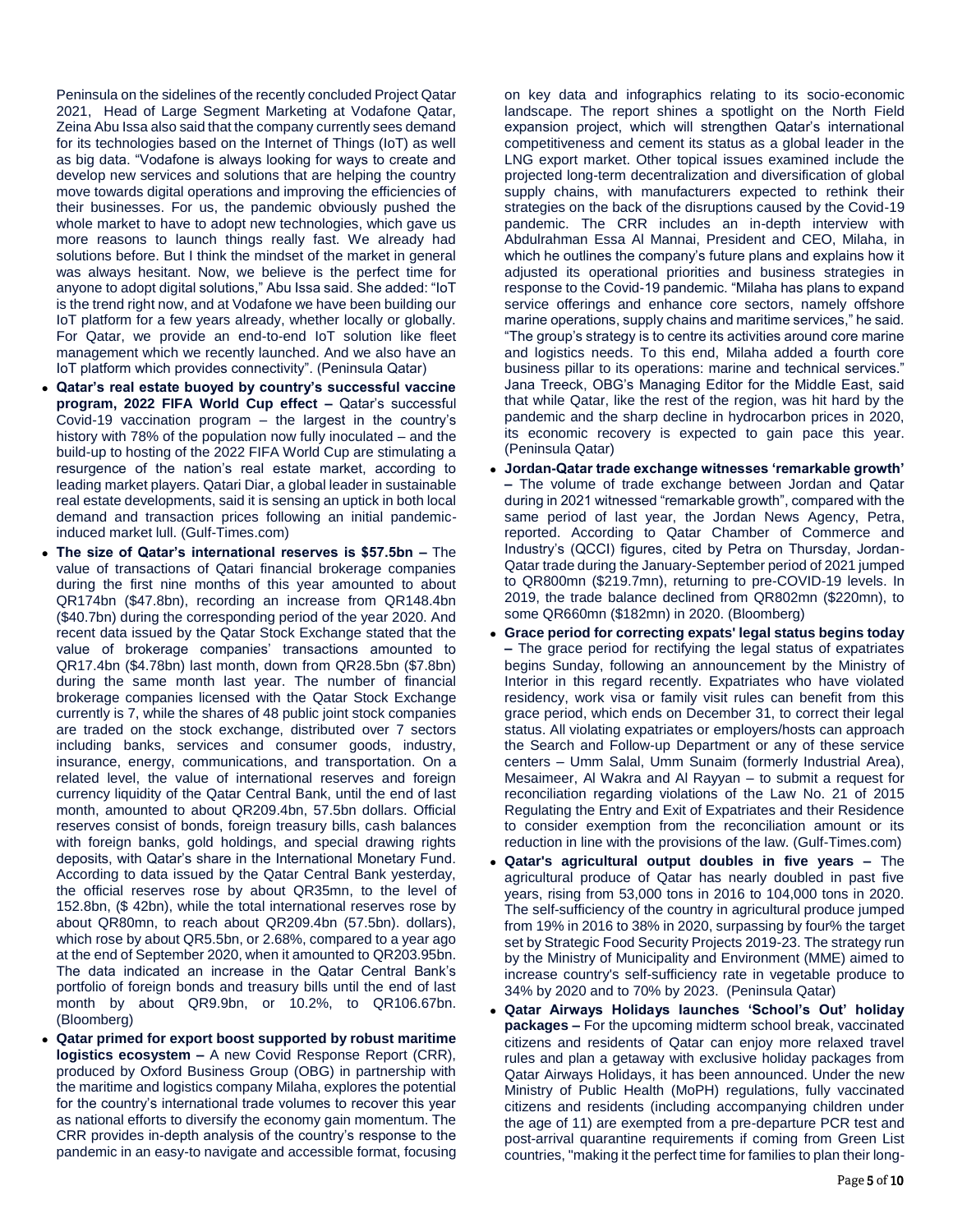overdue holidays", Qatar Airways has said in a statement. (Gulf-Times.com)

 **Ooredoo Qatar GP tickets to go on sale from Tuesday –** The tickets for the inaugural Formula One Ooredoo Qatar Grand Prix will go on sale from Tuesday, October 12, 2021, the Losail Circuit Sports Club (LCSC) announced. The much-awaited event will be held from November 19 to 21 at the Losail International Circuit. The tickets will be sold online with a discount reward for a limited number of early bird buyers. (Gulf-Times.com)

### **International**

- **Landmark global corporate tax deal finally finds agreement –** A group of 136 countries on Friday set a minimum global tax rate of 15% for big companies and sought to make it harder for them to avoid taxation in a landmark deal that US President Joe Biden said levelled the playing field. The deal aims to end a fourdecade-long "race to the bottom" by setting a floor for countries that have sought to attract investment and jobs by taxing multinational companies lightly, effectively allowing them to shop around for low tax rates. Negotiations have been going on for four years and while the costs of the coronavirus pandemic gave them additional impetus in recent months, a deal was only agreed when Ireland, Estonia and Hungary dropped their opposition and signed up. Moreover the 15% floor agreed is well below a corporate tax rate which averages around 23.5% in industrialized countries. "Establishing, for the first time in history, a strong global minimum tax will finally even the playing field for American workers and taxpayers, along with the rest of the world," Biden said in a statement. The deal aims to stop large firms booking profits in low-tax countries such as Ireland regardless of where their clients are, an issue that has become ever more pressing with the growth of "Big Tech" giants that can easily do business across borders. Out of the 140 countries involved, 136 supported the deal, with Kenya, Nigeria, Pakistan and Sri Lanka abstaining for now. The Paris-based Organization for Economic Cooperation and Development (OECD), which has been leading the talks, said that the deal would cover 90% of the global economy. (Reuters)
- **School hiring decline, worker shortages curb US job growth in September –** The US economy created the fewest jobs in nine months in September amid a drop in hiring at schools and worker shortages, but ebbing COVID-19 cases and the end of generous unemployment benefits could boost employment gains in the months ahead. Though the Labor Department's closely watched employment report on Friday showed the unemployment rate dropping to an 18-month low of 4.8%, that was in part due to people leaving the labor force. But there were signs of labor market tightness. Wage gains accelerated further, permanent job losses decreased, and fewer people were experiencing long spells of unemployment. "The biggest problem is not that growth has slowed, it is that people are still scared to go back to work," said Brad McMillan, chief investment officer for Commonwealth Financial Network. The survey of establishments showed nonfarm payrolls increased by 194,000 jobs last month. Data for August was revised to show 366,000 jobs created instead of the previously reported 235,000 positions. Employment is 5.0mn jobs below its peak in February 2020. Economists polled by Reuters had forecast payrolls would increase by 500,000 jobs, with estimates ranging from as high as 700,000 jobs to as low as 250,000. The unemployment rate of 4.8% was down four-tenths of percentage point from August, while average hourly earnings increased 0.6% from 0.4% in August. The average workweek also lengthened by 0.2 hours to 34.8 hours. Employment gains were restrained by a drop of 161,000 in state and local government payrolls. Private education jobs fell by 19,000. Most back-toschool hiring typically occurs in September, but recruitment last month was lower than usual, resulting in a decline after stripping seasonal fluctuations from the data. Pandemic-related staffing

fluctuations in education have distorted the normal seasonal patterns, making it difficult to interpret the data, the government said. The drop in public education jobs led to a decrease of 123,000 in government employment. That was offset by an increase of 317,000 in private payrolls. Employment in leisure and hospitality rose by 74,000 in September, with hiring at restaurants and bars rising 29,000. There were also gains in professional and business services payrolls. Retailers hired 56,000 workers, while manufacturers added 26,000 jobs. Construction payrolls rose by 22,000 jobs. With wage inflation rising, September's meager payroll gains probably will not deter the Federal Reserve from beginning to scale back its massive monthly bond-buying program this year. The US central bank signaled last month that it could start tapering its asset purchases as soon as November. Economists expect that announcement will come at the November 2-3 policy meeting. The likelihood of a taper was bolstered by the US Senate agreeing to raise the Treasury Department's borrowing authority until December. (Reuters)

- **Fed closes in on November bond taper after jobs report –** The Federal Reserve may move to begin reducing its support for the economy next month despite a sharp slowdown in jobs gains last month as the latest US surge in COVID-19 cases crested and began to recede. Though employers added just 194,000 jobs in September, a report from the US Labor Department showed, upward revisions to prior months' data meant that all told the economy has now regained half of the jobs deficit it faced in December, compared with pre-pandemic employment levels. Fed Chair Jerome Powell said last month that he'd only need to see a "decent" September US jobs report to be ready to begin to taper in November. "I think it just barely clears Powell's hurdle of 'decent,'" said Bank of the West economist Scott Anderson. "A November taper announcement is still the most likely path for the Fed." Others agreed. Kathy Lien, Managing Director, BK Asset Management, said the "Federal Reserve made it very clear that they don't need a blockbuster jobs report to taper in November," and thought the central bank "remains on track." There was a muted market response with the benchmark S&P 500 flat in morning trading on Friday while the dollar was down less than 0.05%. Benchmark 10-year Treasuries, meanwhile, were higher at 1.6%. (Reuters)
- **US wholesale inventories unrevised in August –** US wholesale inventories surged in August amid a decline in sales, though automobile stocks remained very low because of a global chip shortage, which is hampering motor vehicle production. The Commerce Department said on Friday that wholesale inventories increased 1.2% as estimated last month. Stocks at wholesalers gained 0.6% in July. Wholesale inventories shot up 12.3% in August from a year earlier. Motor vehicle inventories fell 0.1% after dropping 0.3% in July. Inventories are a key part of gross domestic product. Wholesale inventories, excluding autos, increased 1.3% in August. This component goes into the calculation of GDP. Business inventories were depleted in the first half of the year, but shortages amid persistent supply bottlenecks because of the COVID-19 pandemic and congestion of ports in the United States and China are making it difficult to rebuild stocks. Inventory rebuilding is expected to underpin manufacturing and economic growth in the second half of the year. Sales at wholesalers fell 1.1% in August after increasing 2.1% in July. At August's sales pace it would take wholesalers 1.23 months to clear shelves, up from 1.20 months in July. (Reuters)
- **China presses US to cancel tariffs in test of bilateral engagement –** China said it pressed the US to eliminate tariffs in talks between the countries' top trade officials that Washington saw as a test of bilateral engagement between the world's biggest economies. The virtual talks between US Trade Representative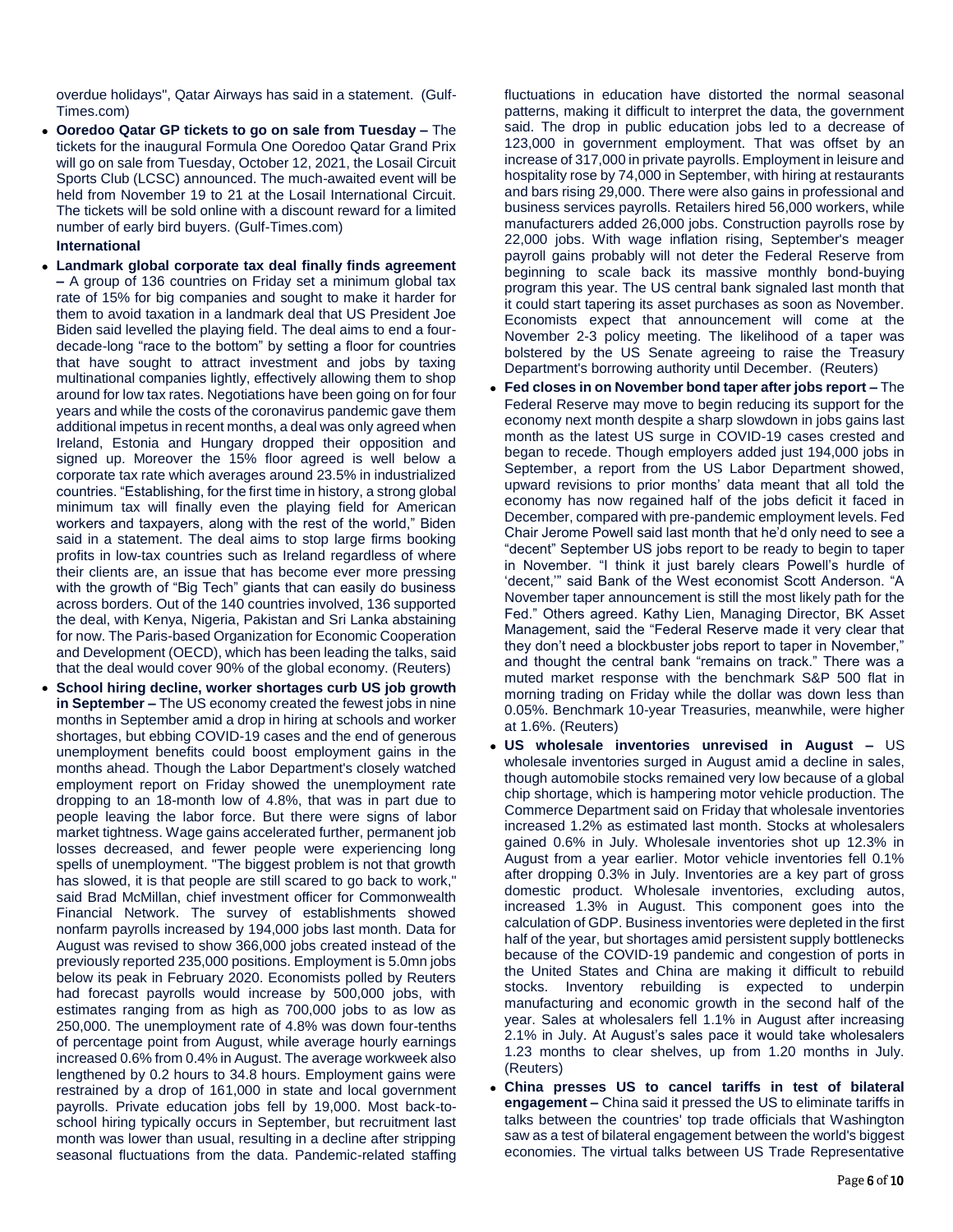Katherine Tai and China's Vice Premier Liu He follow Tai's announcement on Monday that she would seek "frank" talks and hold China to its commitments under a "Phase 1" trade deal negotiated by former President Donald Trump. "The Chinese side negotiated over the cancellation of tariffs and sanctions, and clarified its position on China's economic development model and industrial policies," China's Xinhua state news agency said after the talks, held on Friday Washington time. Tai intended to use the call, the second between the two, to test whether bilateral engagement can address US complaints about Beijing's trade and subsidy practices, a USTR official said. "Ambassador Tai and Vice Premier Liu reviewed implementation of the US-China Economic and Trade Agreement and agreed that the two sides would consult on certain outstanding issues," USTR said in a statement. Xinhua said the two sides "expressed their core concerns and agreed to resolve each other's reasonable concerns through consultation." (Reuters)

- **Bank of America: UK consumer confidence slides as inflation worry mounts –** British consumer morale has fallen to its lowest since February, when the country was under heavy COVID-19 restrictions, due to worries about the economic outlook and about rising prices, a Bank of America report showed. The survey chimed with other gauges of consumer confidence in Britain that have suggested a growing cost-of-living squeeze has started to drag on the economy's recovery from the COVID-19 pandemic. The readings follow disarray in Britain in recent days as a shortage of truckers left fuel pumps dry across much of the country and a spike in European wholesale natural gas prices raised the prospect of a surge in utility bills. The survey showed inflation expectations rose by 60 basis points from August, with almost a third of Britons now expecting inflation above 5% in five years' time. Bank of England officials are trying to gauge whether higher inflation expectations pose a risk to its 2% inflation target over the medium term. Some policymakers are concerned that investors and consumers could lose confidence in the central bank's ability to contain inflation, raising the prospect of higher interest rates even as the economy is slowing. Earlier on Friday, a separate survey showed British employers increased pay for new staff by the most since at least the 1990s. But the Bank of America data showed little sign of a damaging 1970s-style wageprice spiral. Expectations for pay growth in the BofA survey showed little sign of change and remained close to pre-pandemic norms. (Reuters)
- **Japan household spending falls as COVID-19 curbs sap economic recovery –** Japan's household spending fell more sharply than expected in August, as state of emergency curbs to combat the coronavirus pandemic weighed on consumption during the summer holiday season and risked undercutting the economy's recovery. Friday's government data bodes ill for new Prime Minister Fumio Kishida's efforts to revitalize the pandemichit economy and distribute more wealth to households through higher wages. The 3.0% year-on-year decrease in spending was worse than a median market forecast for a 1.5% drop and followed a 0.7% increase in July. The MoM figures showed a 3.9% contraction in August, the fourth straight month of decline, and compared with expectations for a 2.0% drop. The spread of the COVID-19 infections and subsequent restrictions nationwide hindered consumption in restaurant dine-ins and a wide variety of goods from fashion items to furniture, a government official said, adding that rainy weather also discouraged customers' visit to stores. "What's more, supply chain issues have started to affect private consumption, as car sales have been declining since August; it was worse in September," said Takumi Tsunoda, senior economist at Shinkin Central Bank Research Institute, referring to statistics by the automobile industry. "Service spending will bounce back in September as infections waned and more people

are active outside, but the large dip in car sales may strip the momentum for recovery," Tsunoda said, adding sales of consumer electronics like smartphones may also be affected by the supply chain disruptions. Consumption has been a weak spot for the world's third largest economy as a spike in Delta variant cases and state of emergency curbs kept households from shopping or eating out. Japan's services sector activity shrank for a 20th straight month in September, according to a recent private survey. But analysts expect consumption to rebound in coming months as the lifting of curbs from October and steady progress in vaccinations heighten hopes of pent-up demand. The economy, however, faces fresh headwinds from supply constraints, as a shortage of semiconductor chips and parts disrupts automobile production enough to hurt exports. Following annualized growth of 1.9% in the second quarter, analysts predict a slowdown in July-September largely due to weaker private consumption. Separate data on Friday showed inflation-adjusted real wages in August rose 0.2% from the same month a year earlier, largely due to a statistical base effect. (Reuters)

- **China's soft Golden Week data bode ill for retail sales –** Tourism revenues in China during the Golden Week holiday that ended on Thursday fell by almost 5.0% YoY, state media reported, while lingering coronavirus curbs also saw a decline in the total number of trips undertaken. The sluggish data weighed on the outlook for China's overall retail sales, which have slowed much more sharply than expected when new COVID-19 outbreaks struck a handful of Chinese cities over summer. The seven-day holiday in China from October 1-7 to mark National Day is one of the busiest travel periods in the country and a bellwether for consumer demand in the world's second-largest economy. Domestic tourism revenues totaled 389.06bn Yuan (\$60.36bn), the official People's Daily reported on Thursday, the last day of the holiday, citing data from China's Ministry of Culture and Tourism. That was down 4.7% YoY and still under 60% of the revenues recorded in the same week before the pandemic. (Reuters)
- **India's Central Bank holds rates; urges government to cut taxes on fuel –** The Reserve Bank of India's monetary policy committee kept interest rates steady at record lows on Friday, as widely expected, and reiterated the need to unwind pandemic-era stimulus only gradually to aid the nascent economic recovery. RBI's key lending rate or the repo rate was held steady at 4% while the reverse repo rate or the borrowing rate also stayed unchanged at 3.35%. All 60 economists polled by Reuters had said they expected no change in rates which have been kept steady since May last year. "Overall, aggregate demand is improving but slack still remains; output is still below prepandemic levels and the recovery remains uneven and dependent upon continued policy support," Governor Shaktikanta Das said after the decision. The RBI lowered its full year 2021/22 retail inflation projection to 5.3% from 5.7%, saying the inflation trajectory has turned out to be more favorable than expected. But it maintained its full-year economic growth forecast at 9.5%. Economists polled by Reuters this week said India's economic recovery from pandemic-related shutdowns is at risk of a further delay in the second half of this fiscal year. RBI has slashed the repo rate by a total of 115 basis points (bps) since March 2020 to soften the blow from the health crisis and tough containment measures. This follows 135 bps worth of rate cuts since the beginning of 2019. The country's coronavirus vaccinations have gathered momentum and green shoots are visible in various sectors but consumer spending during the upcoming festival season will be crucial in determining the sustainability of the revival. Indian inflation is trending lower but volatile global commodity prices including crude oil continue to cloud the medium-term outlook. September inflation is expected to fall to a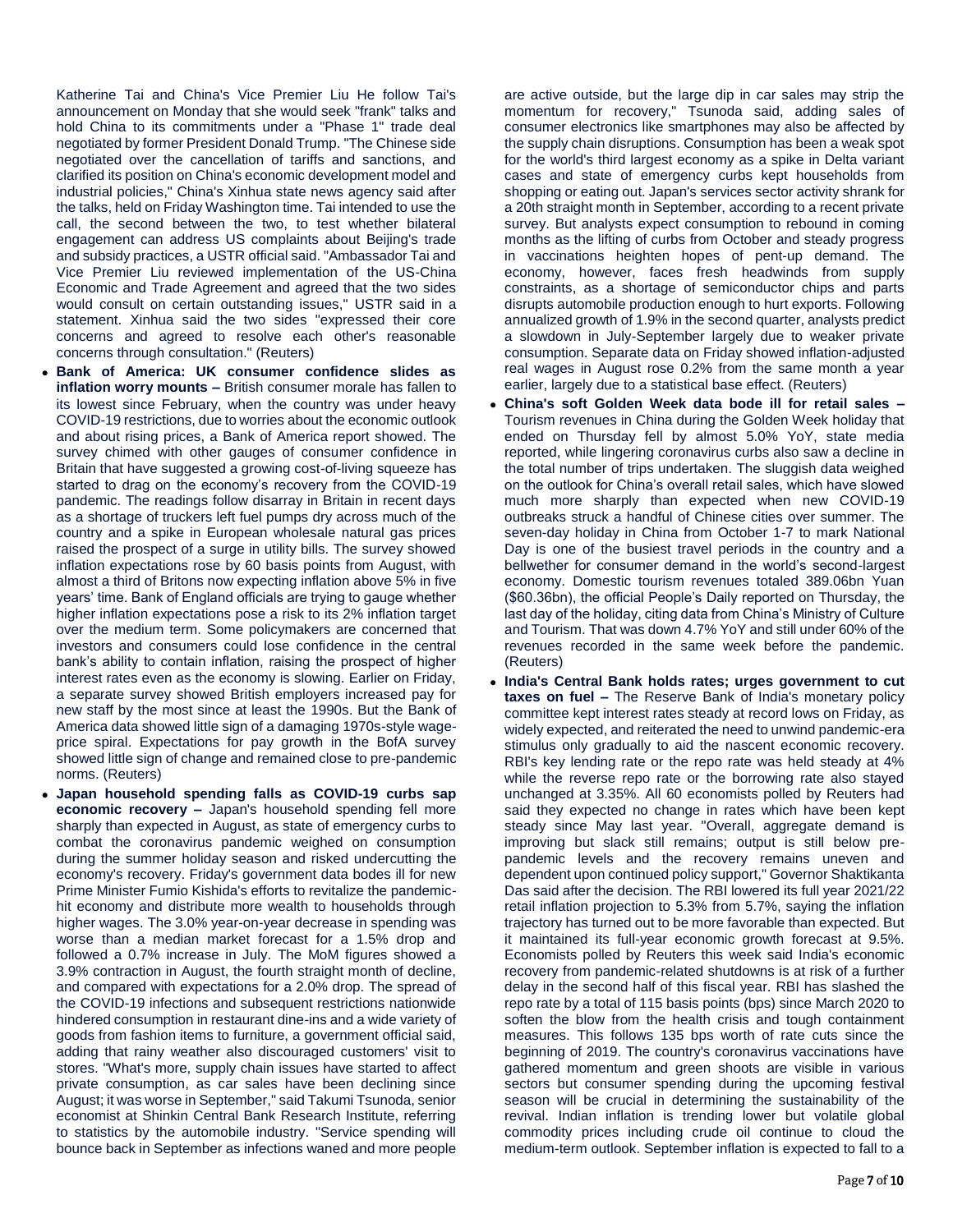five-month low, according to the latest Reuters poll. "Supply side and cost push pressures are impinging upon inflation and these are expected to ameliorate with the ongoing normalization of supply chains," Das said. However, he added that efforts to contain cost-push pressures through a reversal of indirect taxes on fuel could contribute to a more sustained lowering of inflation and an anchoring of inflation expectations. "On petrol and diesel we have flagged the issue and it is for the government to consider all aspects and take a decision," Das said. By 0738 GMT, the NSE Nifty 50 index and the benchmark S&P BSE Sensex had trimmed gains and were up 0.5% respectively. The benchmark 10-year bond yield was up 5 basis points at 6.32%, while the rupee was weaker at 75.02 against the dollar. Das, however, tried to calm market concerns about any early exit from the RBI's ultraloose monetary policy or any withdrawal of excess liquidity from the banking system. (Reuters)

### **Regional**

- **Britain looks to Gulf countries for new trade deal –** Britain will on Friday take its first step towards trade negotiations with the six-country GCC, asking British businesses what they want an agreement to cover. Trade minister Anne-Marie Trevelyan is targeting a deal with the GCC - Saudi Arabia, the UAE, Oman, Qatar, Kuwait and Bahrain - as she looks to build new ties around the world following Britain's exit from the European Union. On Friday, Trevelyan will launch a 14-week consultation, calling on the public and businesses to share their views on what a deal should look like. She will also meet representatives of the GCC in London. (Reuters)
- **Moody's sees oil at \$50-\$70/bbl in medium-term –** Moody's Investors Service has set its medium-term oil price range to \$50- \$70/barrel (bbl) to "reflect its expectation that the full cost of production of a marginal barrel of oil will keep increasing in step with a continued recovery in demand." Global oil prices have risen by around 60% this year on higher demand as economies emerging from the COVID-19 coronavirus pandemic-induced lockdowns resumed economic activities. WTI crude was trading \$77 per barrel while Brent crude oil, to which Middle East oil price is pegged, was at \$80.76 on Thursday. (Zawya)
- **Capital Economics expects Gulf states to reduce VAT on higher oil revenues –** In spite of possible price drops in oil next year, Capital Economics expects that the GCC countries' revenue from oil exports will intensify in 2022 as oil production is set to increase considerably. This comes at the backdrop of this month's OPEC+ meeting which resulted in higher prices of oil on Wednesday. The London-based firm, however, predicts that this trend is not sustainable and states that a fall in oil prices is on the horizon. While the surge in oil exports will enhance the Gulf countries' fiscal positions, Capital Economics says that the situation remains diverse for different countries. (Zawya)
- **World Bank: Pandemic to cost Arab economies \$200bn by end of 2021 –** The Middle East and North Africa (MENA) region's economic losses will amount to almost \$200bn by the end of 2021 as a result of the pandemic, the World Bank estimated. The region's GDP contracted by 3.8% in 2020 and is forecast to grow by 2.8% in 2021, the multilateral lender said in a report. Costs of the pandemic losses are calculated by comparing where the region's GDP would have been if the pandemic had not hit, the bank said. (Zawya)
- **Oil could climb to \$100 as OPEC+ opts against output boost –** Crude prices could be on track to rally towards \$100 a barrel with a persistent climb to multi-year highs after OPEC and its allies opted against a big supply boost, energy analysts believe. Analysts at Bank of America Global Research have said that the bank could bring forward its \$100 per barrel oil price target if temperatures are colder than expected during the winter. This

prospect could drive a surge in demand and widen a supply deficit. (Zawya)

- **Jadwa: Saudi Arabia's continued unemployment decline a sign of a healing economy –** Saudi unemployment fell to 11.3% in the second quarter of this year, down from 11.7% in the three months to April, according to investment bank Jadwa. The Riyadbased firm said the fall mirrors the economy's expansionary trend in the first half of this year and expects unemployment to decline even further in the final half of 2021 and 2022. Jadwa's report said the economy's upswing was largely driven by a booming non-oil private sector, which experienced a 7.5% annual growth rate in the first six months of 2021. (Zawya)
- **FedEx Express to invest over SR1.5bn in Saudi Arabia –** FedEx Express will invest more than SR1.5bn into the Saudi economy over the next 10 years to meet the country's growing international shipping demands. The investment will go into talent management, local operations and infrastructure, the company said in a statement. The world's largest express transportation company is moving to a direct-serve presence as part of its commitment to the Kingdom's non-oil economy. The company's investment, in line with Saudi's Vision 2030 goals and the 'National Industrial Development and Logistics Program', seeks to increase non-oil exports to more than SR1tn. (Zawya)
- **Average salaries to Saudis up 5.2% in 2Q2021 –** Average monthly salaries paid to Saudi citizens, aged 15 or older, increased by 5.2% YoY to SR10,490 in the second quarter (Q2) of 2021, compared to SR9,970 in Q2-20, according to data collected by Mubasher based on official figures. On a quarterly basis, the salaries declined by 1.03% when compared to their level in Q1-21 at SR10,600, a report released by General Authority for Statistics (GaStat) showed. (Zawya)
- **ACWA Power to debut on Tadawul on October 11 following IPO –** Saudi Arabia's ACWA Power shares will debut on the main market of the Saudi Stock Exchange on Monday, October 11, according to a bourse filing. Half-owned by the Kingdom's Public Investment Fund, the company is selling 81.2mn shares at SR56 each or an 11.1% stake. The institutional tranche, which makes up 90% of the IPO, was 248 times oversubscribed, attracting SR1.127tn. The stock will have plus/minus 30% daily price fluctuation limits and plus/minus 10% static price fluctuation limits, according to a statement on the Saudi Stock Market (Tadawul). (Zawya)
- **Saudi's Bank Aljazira inks two deals with Aljazira Takaful –** Bank Aljazira announced signing two agreements with Aljazira Takaful Taawuni Company, according to two bourse disclosures on Thursday. The first agreement is a real estate financing portfolio protection services deal valued at SR26.88mn and the second one is a personal finance portfolio protection agreement worth SR21.95mn. (Zawya)
- **Aramco considering IPO of fuel unit to help fund investments –** Saudi Aramco is considering selling a stake in its retail fuels and lubricants business, and could list shares on the Riyadh stock exchange, according to people with knowledge of the situation. Talks about an initial public offering are at an early stage and Aramco may opt against any sale, said the people, who asked not to be identified discussing confidential matters. Aramco set up a retail unit in 2018 to expand its downstream operations. A year later, the company agreed to develop a Saudi gasoline-station chain with French oil major TotalEnergies SE. (Bloomberg)
- **Saudi Wealth Fund Hires Hage as Global Private Equity Head –** Saudi Arabia's wealth fund hired Tony Hage as its head of international private equity to help lead dealmaking for the \$430bn sovereign investor following the pandemic. Hage, formerly a senior adviser at Mercer Investments, joined the Public Investment Fund last month, according to his LinkedIn profile.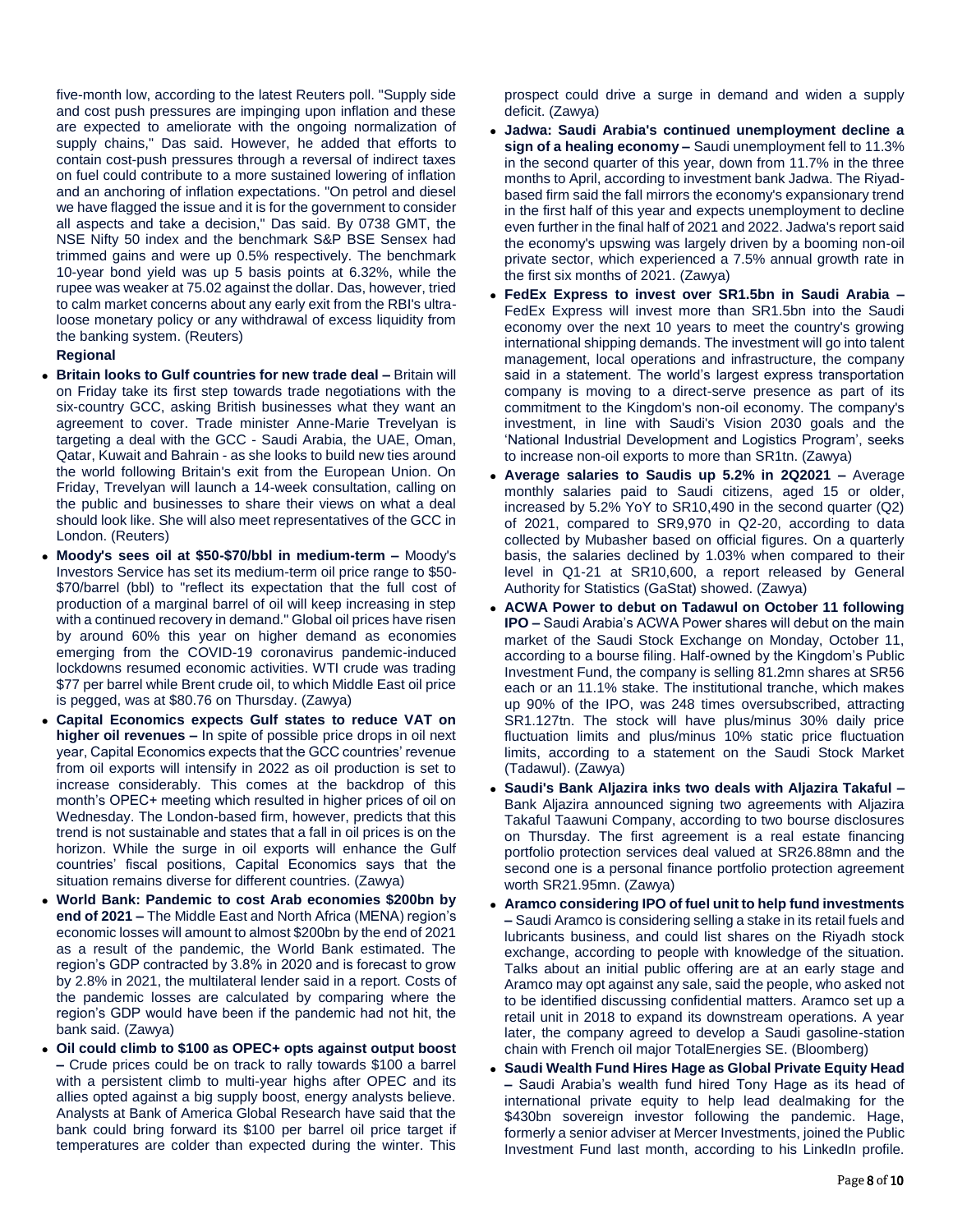Bloomberg reported in July that Kevin O'Donnell, his predecessor and one of the fund's first international hires, was set to leave the private equity job. (Bloomberg)

- **UAE to invest AED600bn in clean energy to achieve 2050 netzero targets –** The UAE will invest more than AED600bn in clean and renewable energy over the next several years to achieve netzero emissions by 2050, Sheikh Mohammed bin Rashid Al Maktoum, Vice President, Prime Minister and Ruler of Dubai, confirmed on Thursday. The move is part of the government's strategy to help combat global climate change, the Dubai ruler said, adding that all institutions will work together to meet the commitment. (Zawya)
- **Sheikh Maktoum: UAE has high financial solvency, strong credit profile –** The UAE's Minister of Finance, Sheikh Maktoum bin Mohammed bin Rashid Al Maktoum, who is also the Deputy Ruler of Dubai and Deputy Prime Minister, said that the UAE continues to enjoy "high financial solvency" as well as strong credit profile. The statement comes as the Ministry of Finance confirmed the issuance of a US dollar-denominated multi-tranche bond offering, marking the federal government's entry into the debt capital markets. The new bond package, comprising of tranches of 10, 20 and 40 years, will be issued for subscription, the Ministry of Finance said on Thursday. (Zawya)
- **CBRE: Dubai property prices higher but rents continue to fall –** Average residential property prices in Dubai rose 4.4% in the 12 months to August, the highest annual growth since February 2015, real estate investment firm CBRE Group said on Thursday. However, an ongoing fall in rents signaled continued weakness in the long-troubled sector. Dubai rents continued to trend lower, falling by 2.7% on average in the year ending in August, CBRE said in a report. Reuters reported in March that the luxury segment of Dubai's property market has seen a boost following a sharp downturn due to COVID-19, but recovery for the sector is still a long way off. (Reuters)
- **Mawani, DP World Jeddah to expand south container terminal –** The Saudi Ports Authority, also known as Mawani, and DP World Jeddah are to expand and modernize the South Container Terminal at Jeddah Islamic Port. The development is part of the new concession agreement Mawani signed with DP World Jeddah in April 2020 to continue operating and managing the facility for the next 30 years. DP World has committed to a total investment of \$800mn to modernize the terminal. New project to take place over 4 phases, to be completed by 2024. (Bloomberg)
- **Abu Dhabi conglomerate IHC buys 41% stake in food business NRTC –** Abu Dhabi conglomerate International Holding Co. has agreed to buy a 41% stake in Nassar Al Refaee Trading (NRTC) Company, a fruit and vegetable import-export business, in a AED166mn deal, a company source said. The deal will be completed next week, said the source, adding it aligns with IHC's plans to strengthen its position in the food security sector. IHC, with a market capitalization of about \$73bn, has reported surging earnings over the past year and a half, and its share price has more than tripled this year to AED146.2, as of Thursday's close. (Reuters)
- **Oman budget deficit shrinks due to higher oil prices –** Oman posted a year-to-date budget deficit of around OMR1bn in August, a 46.2% annual decline in its fiscal shortfall, the ministry of finance said, benefiting from higher oil prices. Year-to-date state revenues increased by 13.9% to OMR6.3bn by the end of August when compared to the same period last year. "Such an increase is reflected by improved oil and gas prices over the past months", the ministry said in a statement. (Reuters)
- **Al Manar Financing and Leasing Company; Ratings Affirmed and Withdrawn –** Capital Intelligence Ratings (CI Ratings or CI)

today announced that it has affirmed the Long-Term Foreign Currency Rating (LT FCR) and Short-Term Foreign Currency Rating (ST FCR) of Al Manar Financing and Leasing Company (Al Manar) at 'BB' and 'B' respectively, with a Negative Outlook. At the same time, CI Ratings has withdrawn the ratings at the request of the Company. (Bloomberg)